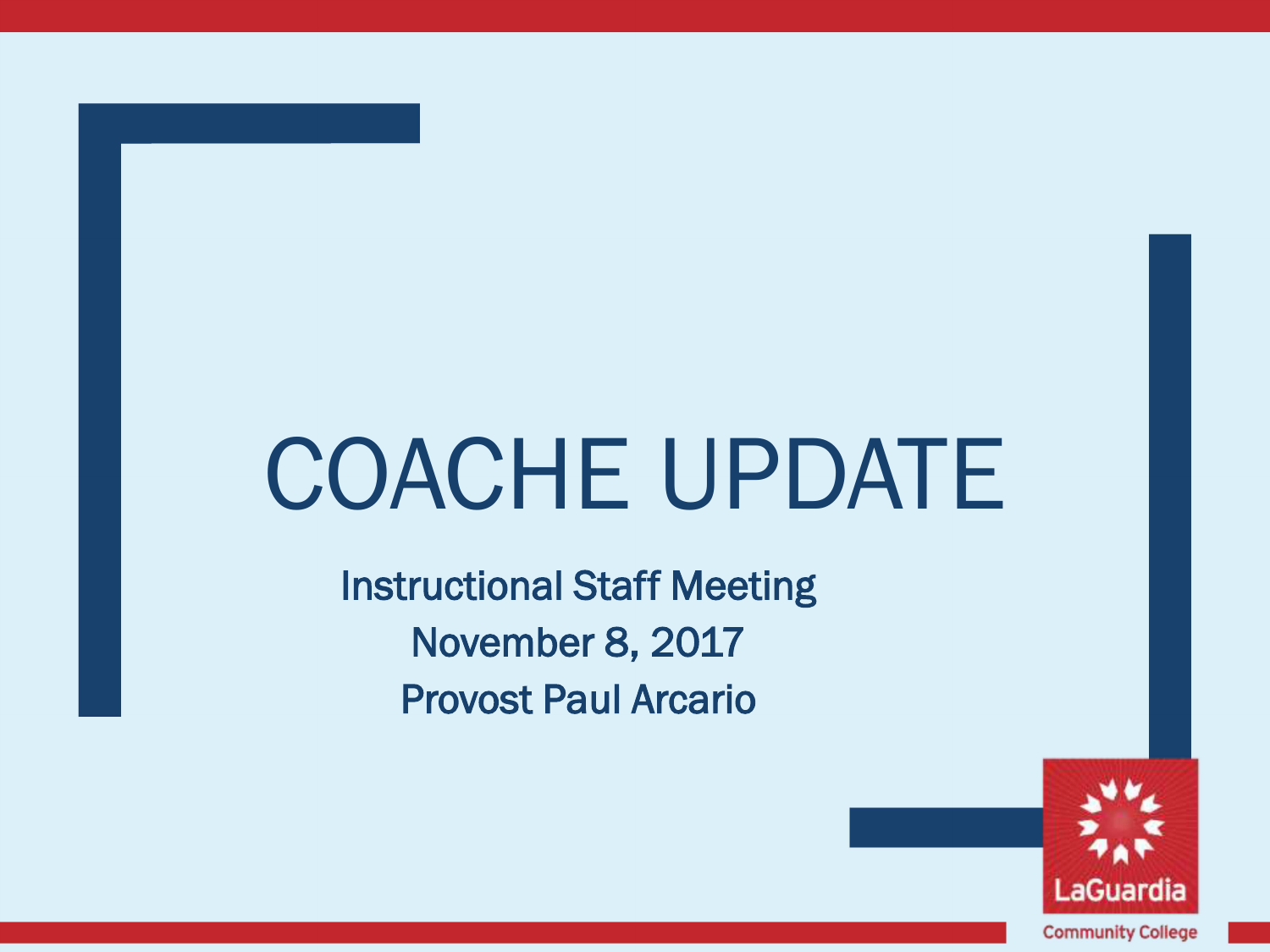#### COACHE Timeline

- April 2015: Faculty survey administered
- October 2015: Results emailed to all faculty
- Fall 2015: Faculty Council-sponsored information and discussion sessions
- Spring 2016: Focus groups conducted by external consultant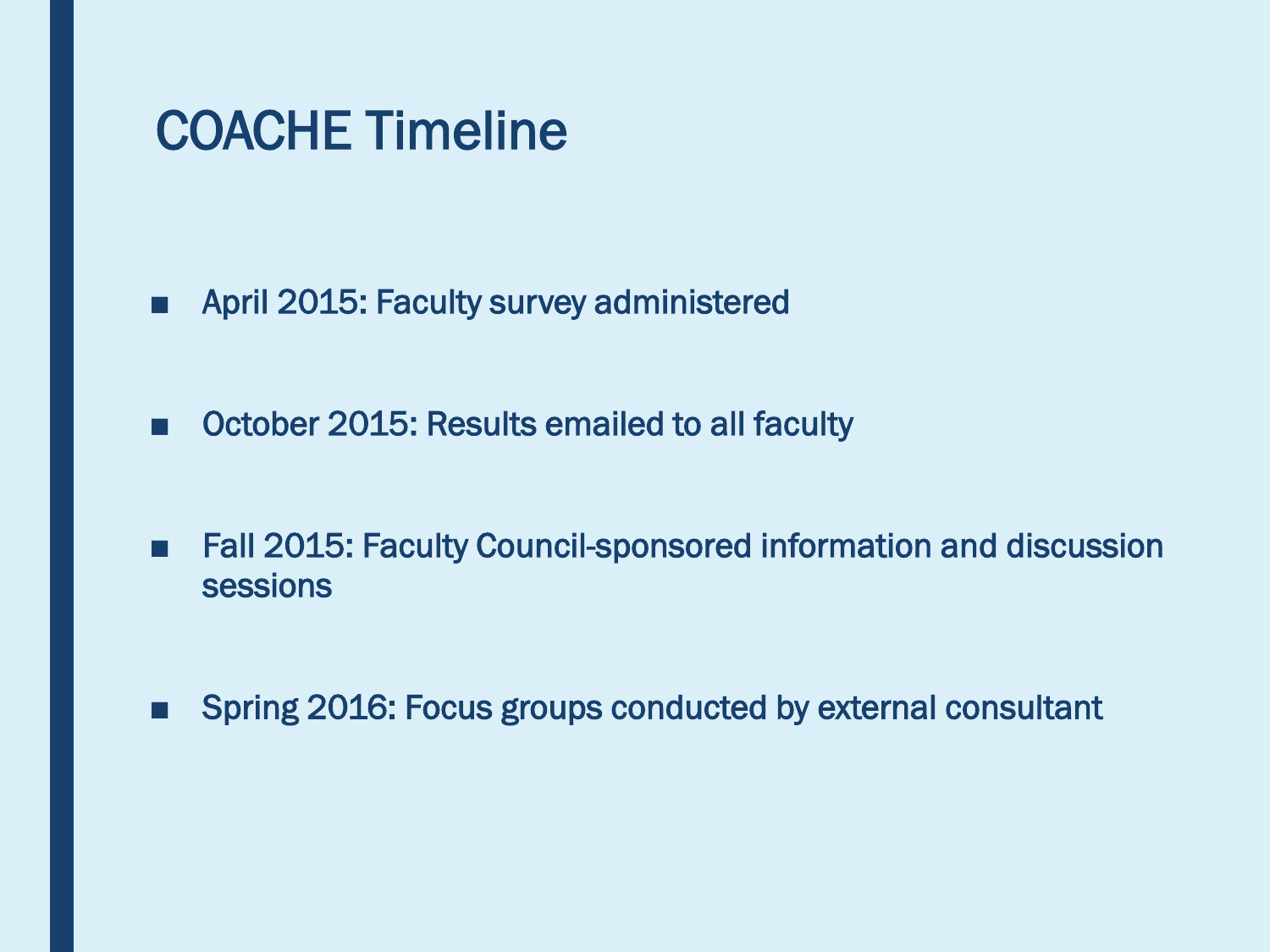# Lack of released time for research for Lack of released time for research for<br>
untenured faculty after scholarly time<br>
<br>
Released time instituted for  $6<sup>th</sup>$ -year faculty<br>
AY2016-17<br>
<br>
Number of awards depends on budget avail<br>
<br>
Application process created<br> untenured faculty after scholarly time ends

- Released time instituted for 6<sup>th</sup>-year faculty starting in AY2016-17
- Number of awards depends on budget availability
- Application process created
- "Blind" reading and ranking of proposals by academic chairs using a rubric
- Award is 3 hours released time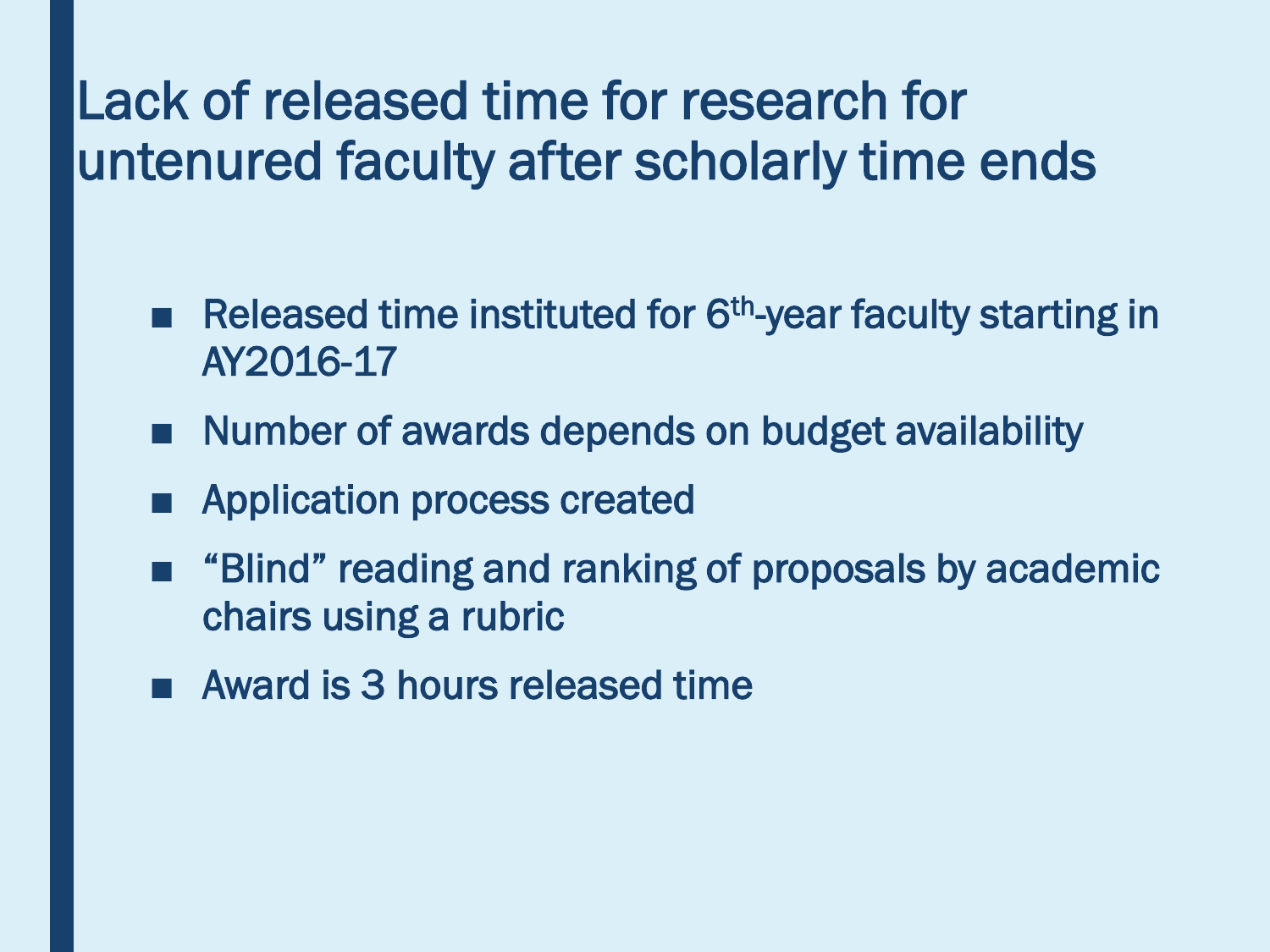## Academic Affairs Research/Creative Work Award

| 2016-17 | <b>Applied</b> | Awarded |
|---------|----------------|---------|
|         | 6              | ᠷ       |

| 2017-18 | Applied | Awarded |
|---------|---------|---------|
|         | 25      | 15      |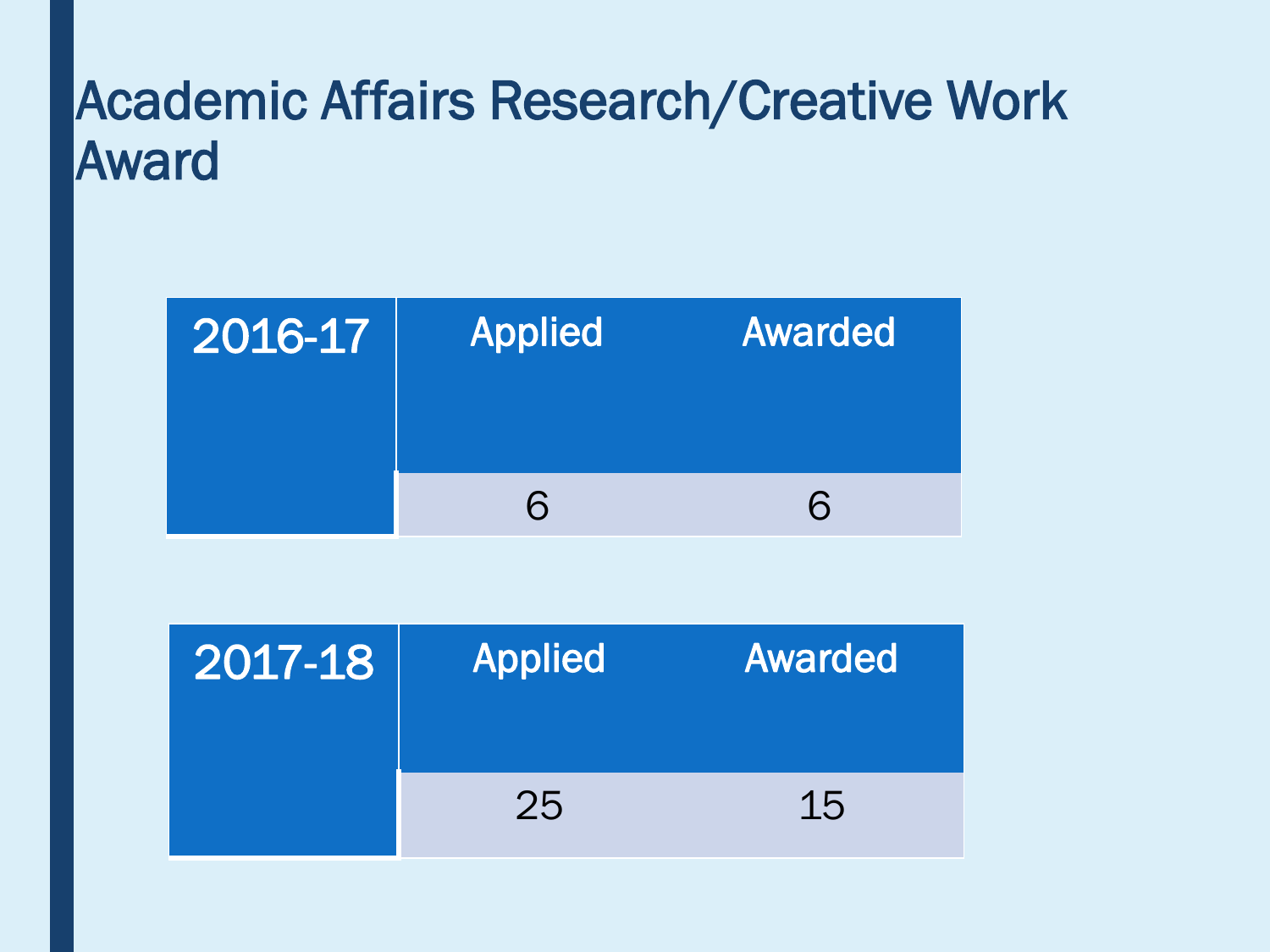### Travel funding

■ Increase made in coverage of registration fees:

|                                      | Old<br><b>Guidelines</b> | <b>New</b><br><b>Guidelines</b> |
|--------------------------------------|--------------------------|---------------------------------|
| First<br>conference<br>presentation  | 100%                     | 100%                            |
| Second<br>conference<br>presentation | 40%                      | 75%                             |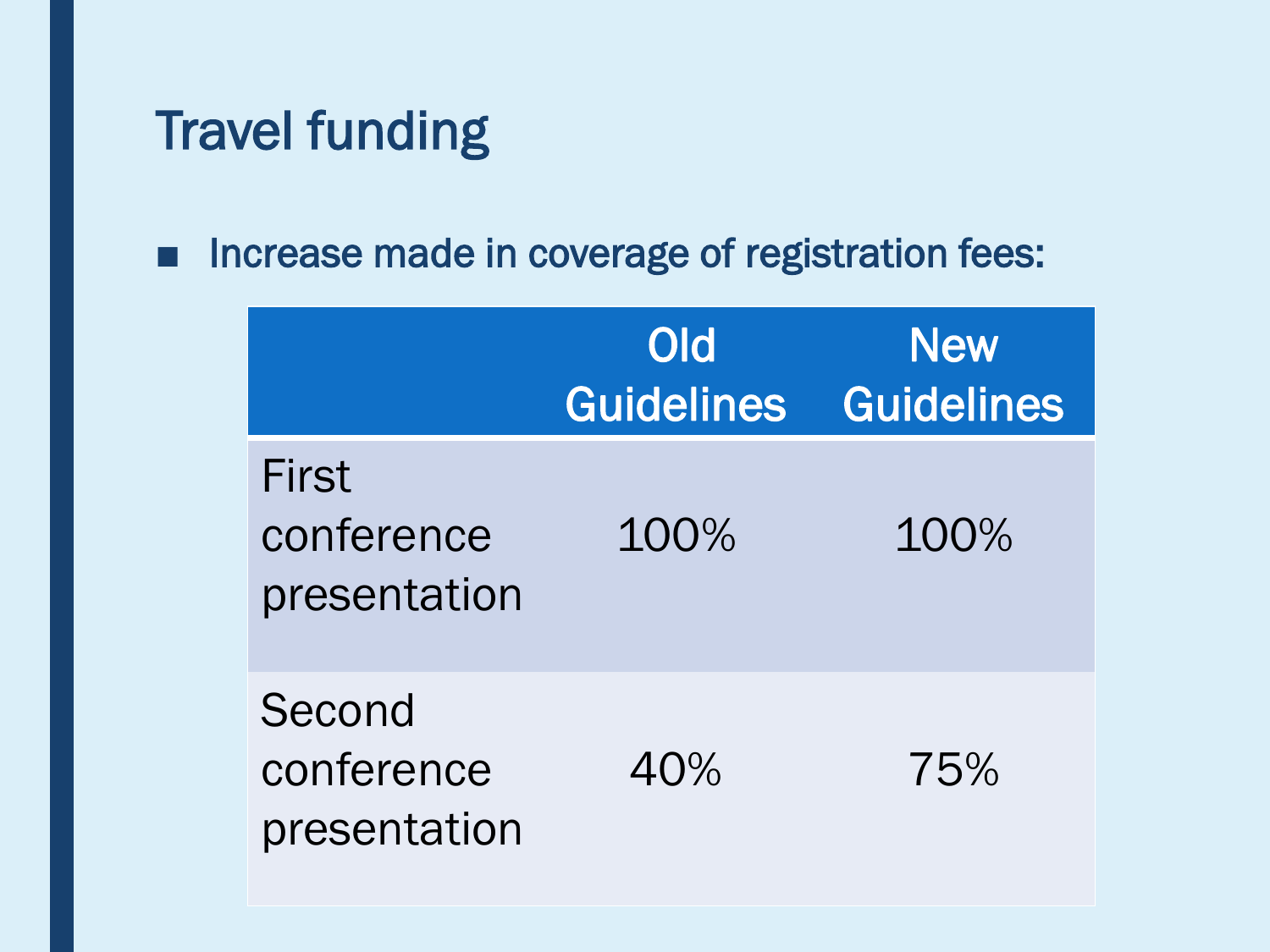#### Workload: Released Time Lack of transparency and standardization across departments regarding released time

- In 2016, formula developed for departmental released time for Program Directors.
- Increased released time for Program Directors by 5% (in total).
- Departmental "administrative" released time not yet standardized.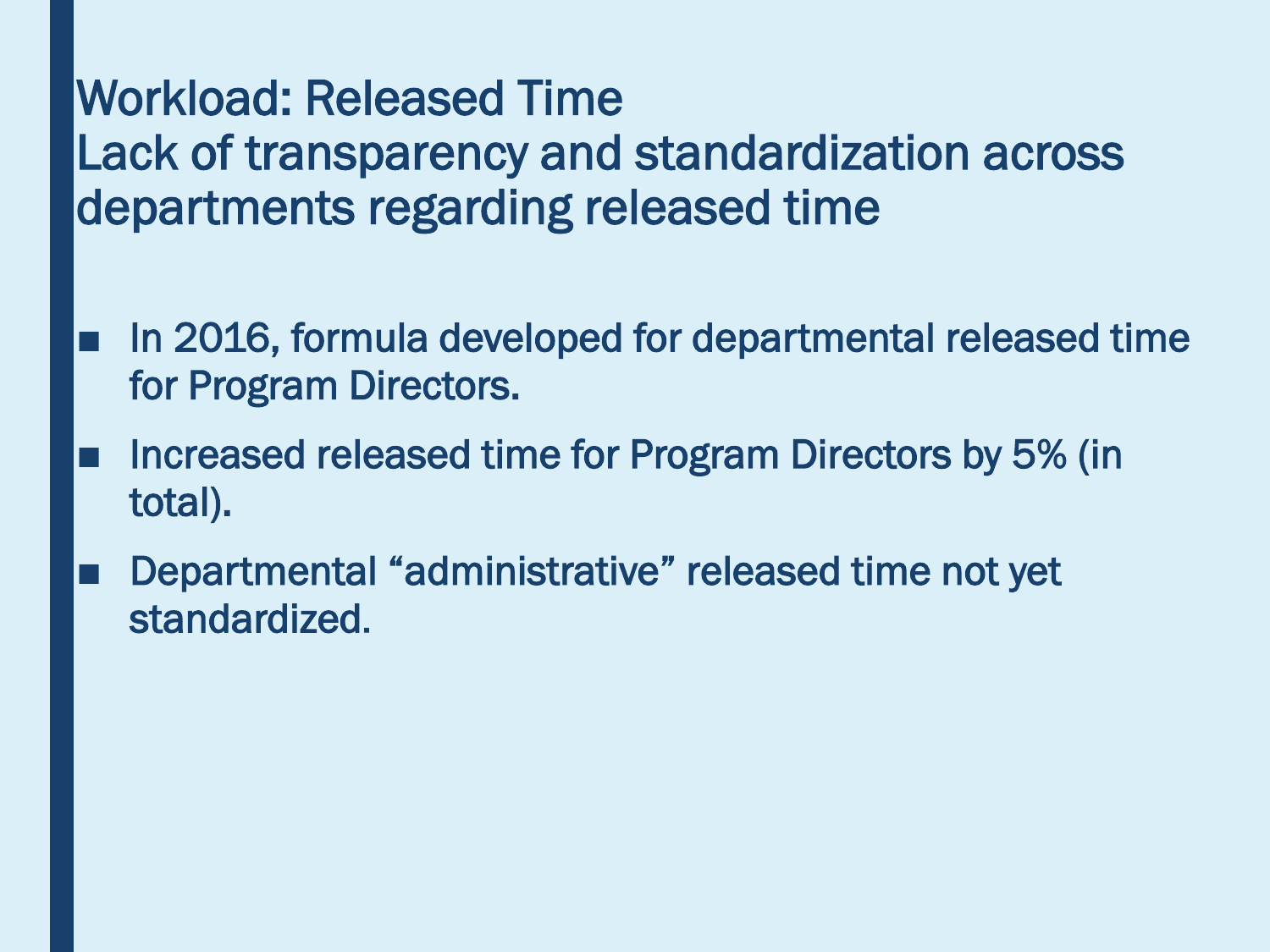## Faculty Support from Academic Affairs AY 2016-17

| <b>Released Time</b>       | <b>Hours</b> | <b>Expenditures</b> |
|----------------------------|--------------|---------------------|
| • CTL (Grants)             | 178          | \$295,275           |
| <b>Other AA (Tax-levy)</b> | 935          | \$1,122,000         |
| <b>Total Released Time</b> | 1,113 Hrs rt | \$1,417,275         |
| Stipends - CTL             | n/a          | \$372,247           |
|                            |              |                     |
| <b>Totals</b>              |              | \$1,789,522         |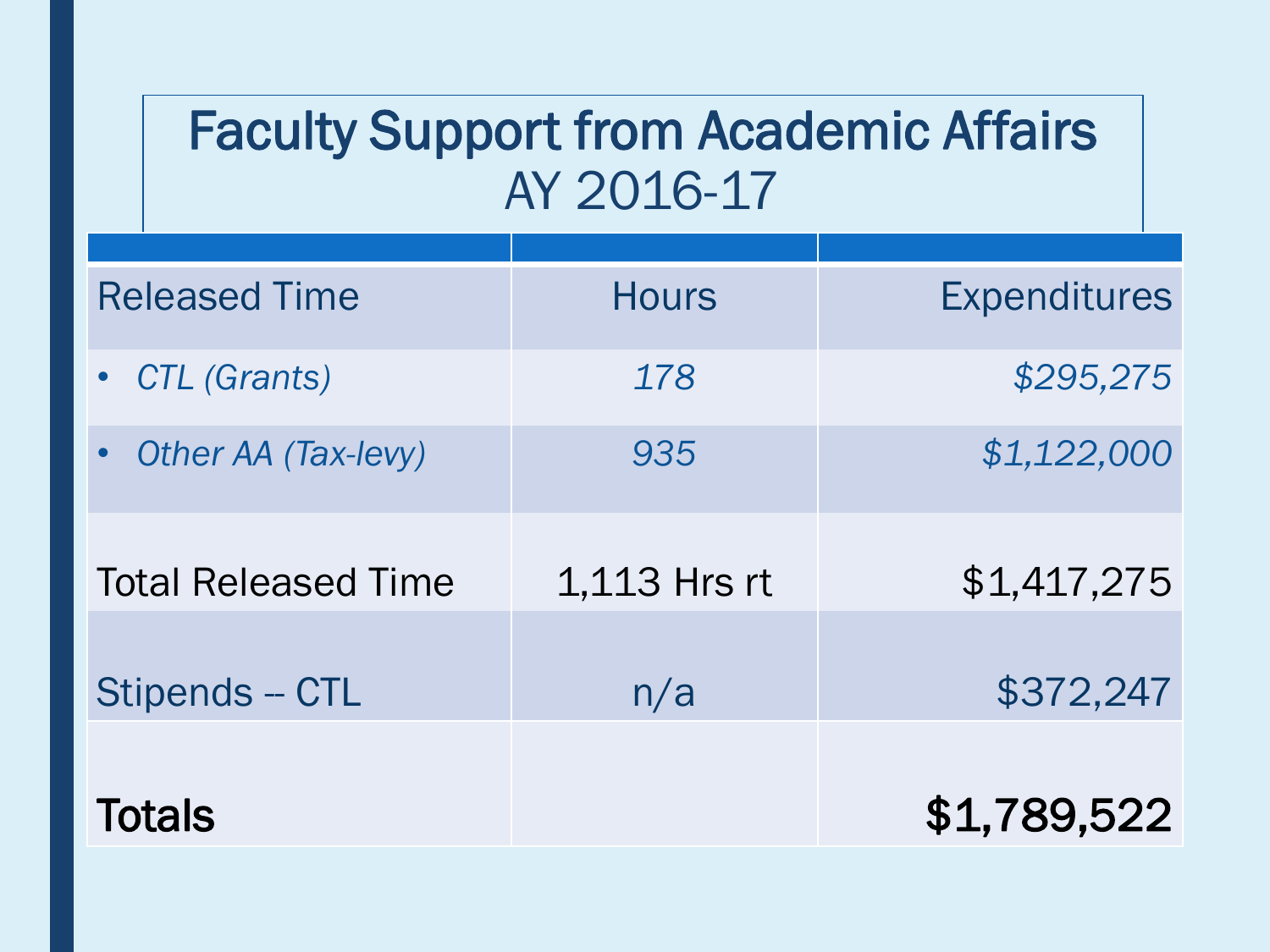#### Tenure and Workload Issues

- Provost's Learning Space: Self-Report of Teaching ■ Clarity regarding "primary function" category:
- Expand what counts in college contribution category
- Allow some "double counting" in categories to reduce workload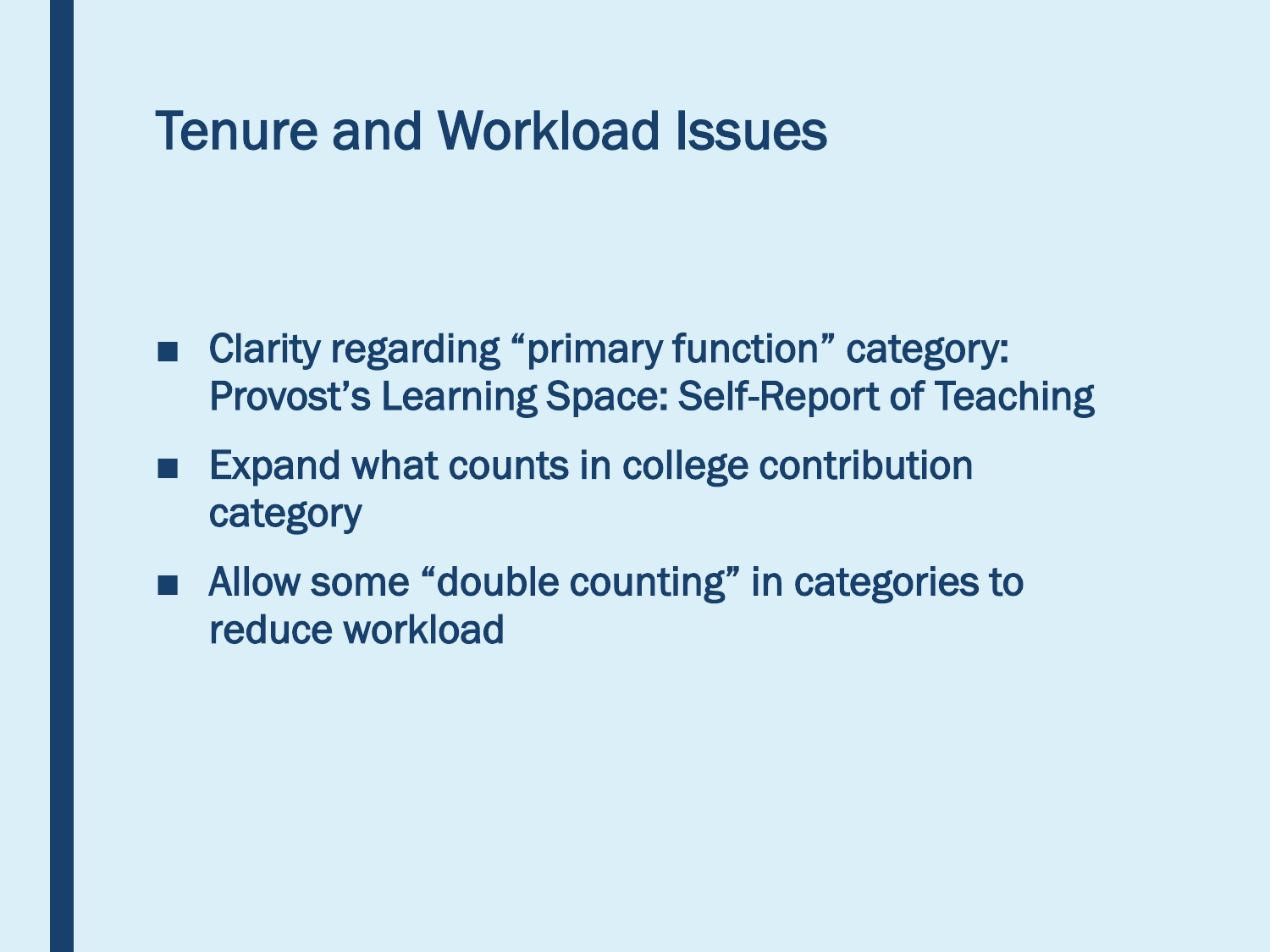# Primary Function: Teaching

After participating in Provost's Learning Space:

- Use template for faculty Self-Report of teaching.
- One goal is sufficient in this category [but including more is okay].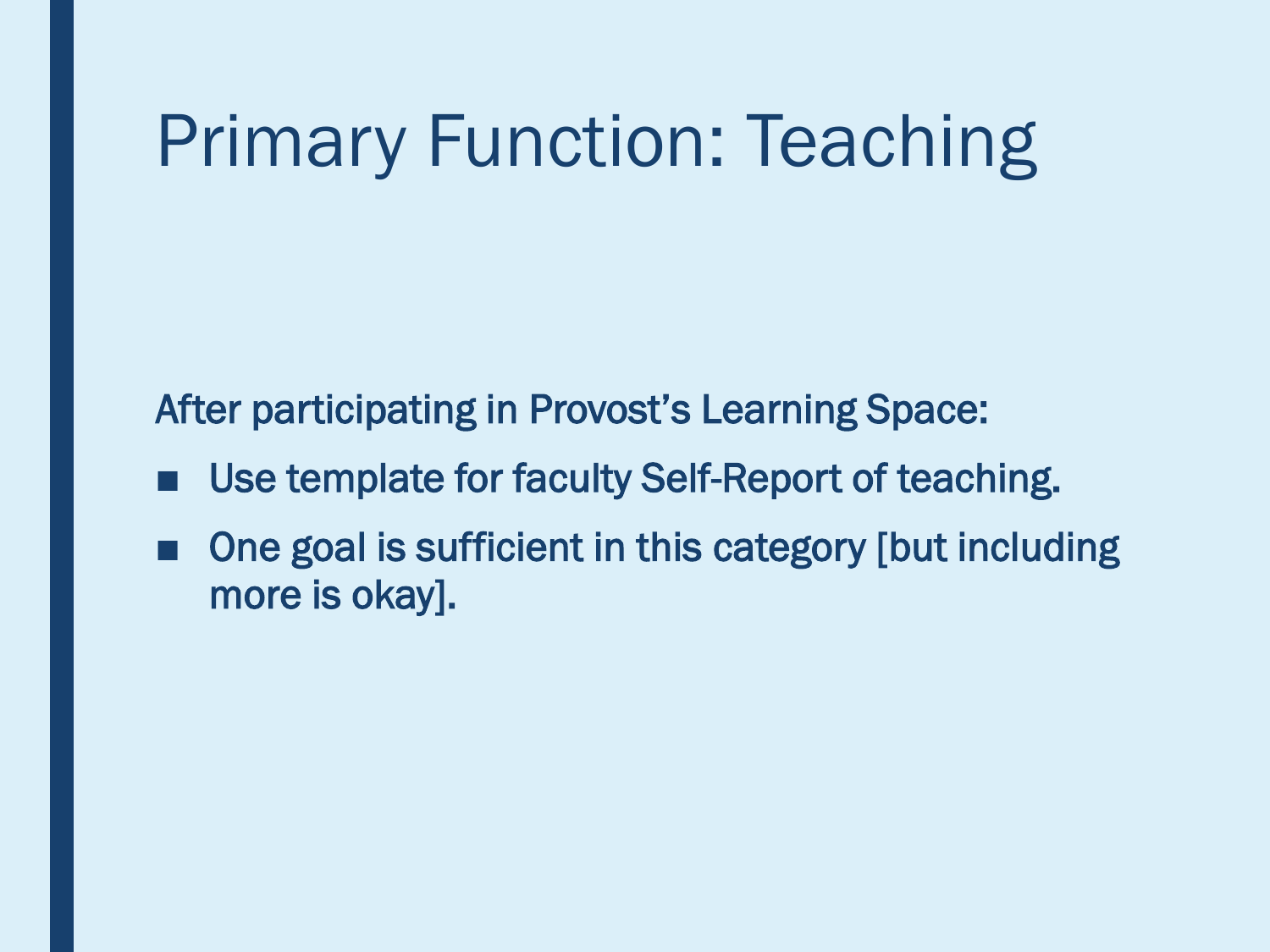1. What "question" were you trying to explore? [an actual question, issue. or challenge you would Self Report of Teaching<br>
1. What "question" were you trying to explore? [an<br>
ilke to deal with in your class, e.g., learning obstacl<br>
students, particularly challenging learning objective<br>
2. What new or revised strategy d like to deal with in your class, e.g., learning obstacles students encounter, a common difficulty for students, particularly challenging learning objectives].

2. What new or revised strategy did you use in dealing with your question?

3. How did you assess student outcomes?

 4. What outcome(s) would have you believe that you dealt successfully with the question/problem? In other words, what benchmark did you set for achievement?

5. What were the outcomes? What happened in terms of your benchmark?

6. Reflection: What worked /didn't work in terms of the strategy and/or assessment? Will this strategy now become part of your pedagogical "toolbox?" What adjustments, if any, would you make? What would you do differently*,* if anything?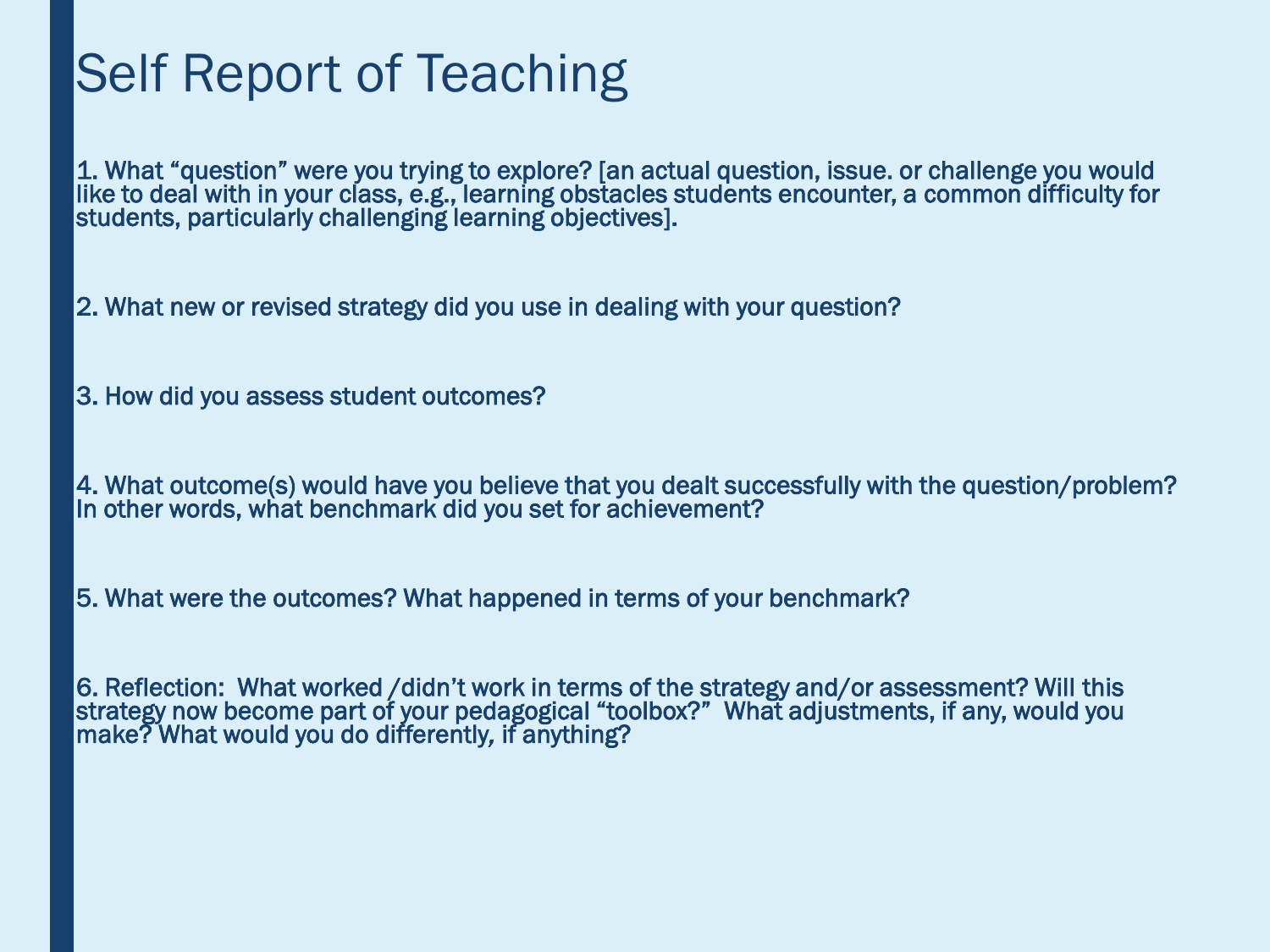# College Contributions and "Double-counting"

 Activities below are examples how the college contribution category has been broadened. Activities that support goals designated as college priorities during a particular time period by the president and/or provost also now "double count" in two categories for purposes of reappointment (see first 3 examples below). Currently, assessment, advisement, and first year experience are the designated priorities.

- Leading or being lead writer for a periodic program review or accreditation [formerly only department, now department *and*  college];
- Active and substantial engagement in student advisement [formerly only student guidance, now guidance *and* college];
- Developing a new program (major/option) or articulation agreements for a program [formerly only department; now department *and*  college]
- Fostering increases in student recruitment, retention, or graduation;
- Fostering college connections to the community.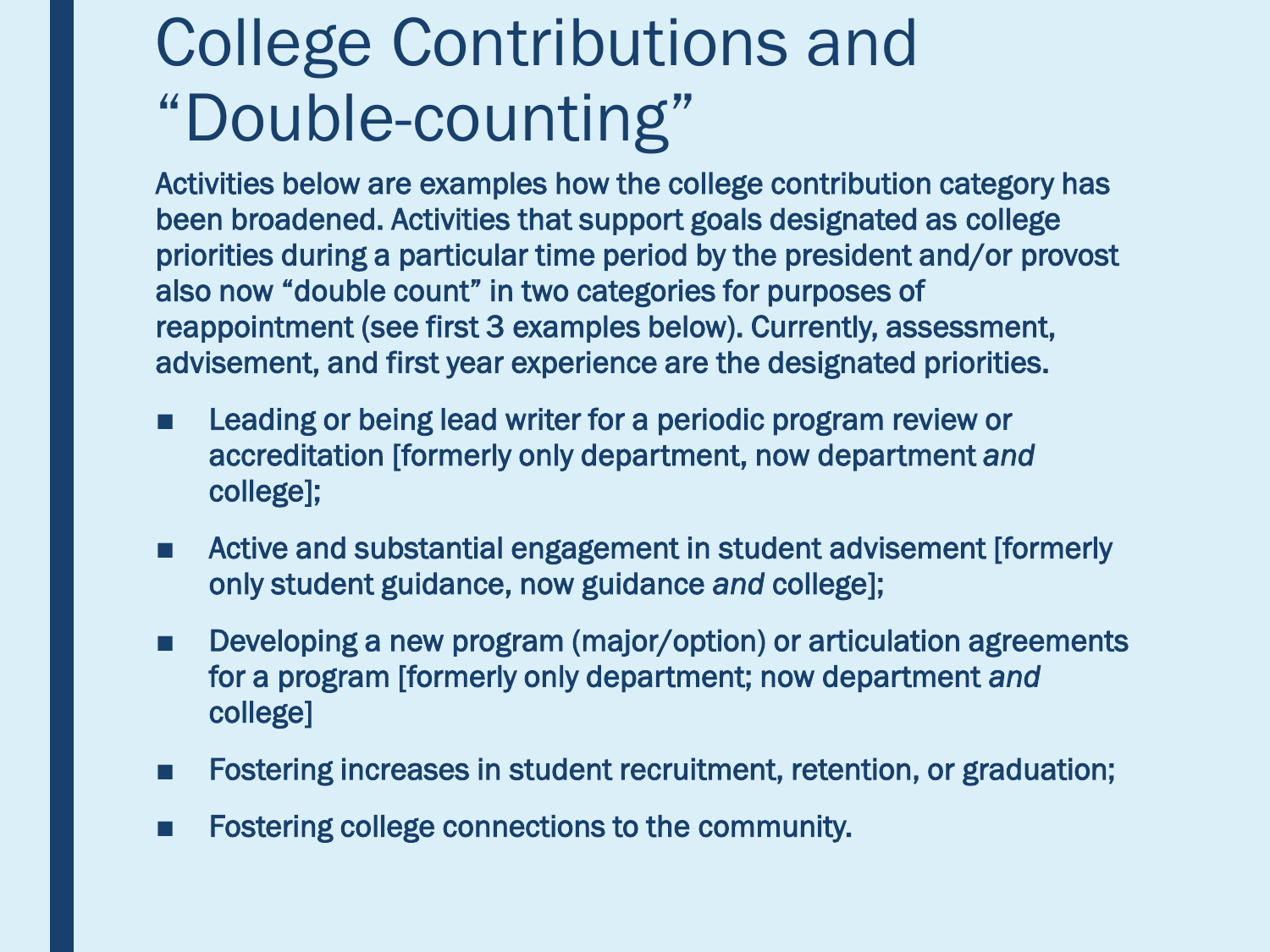# Promotion

■ Attempting to clarify language regarding "leadership ability."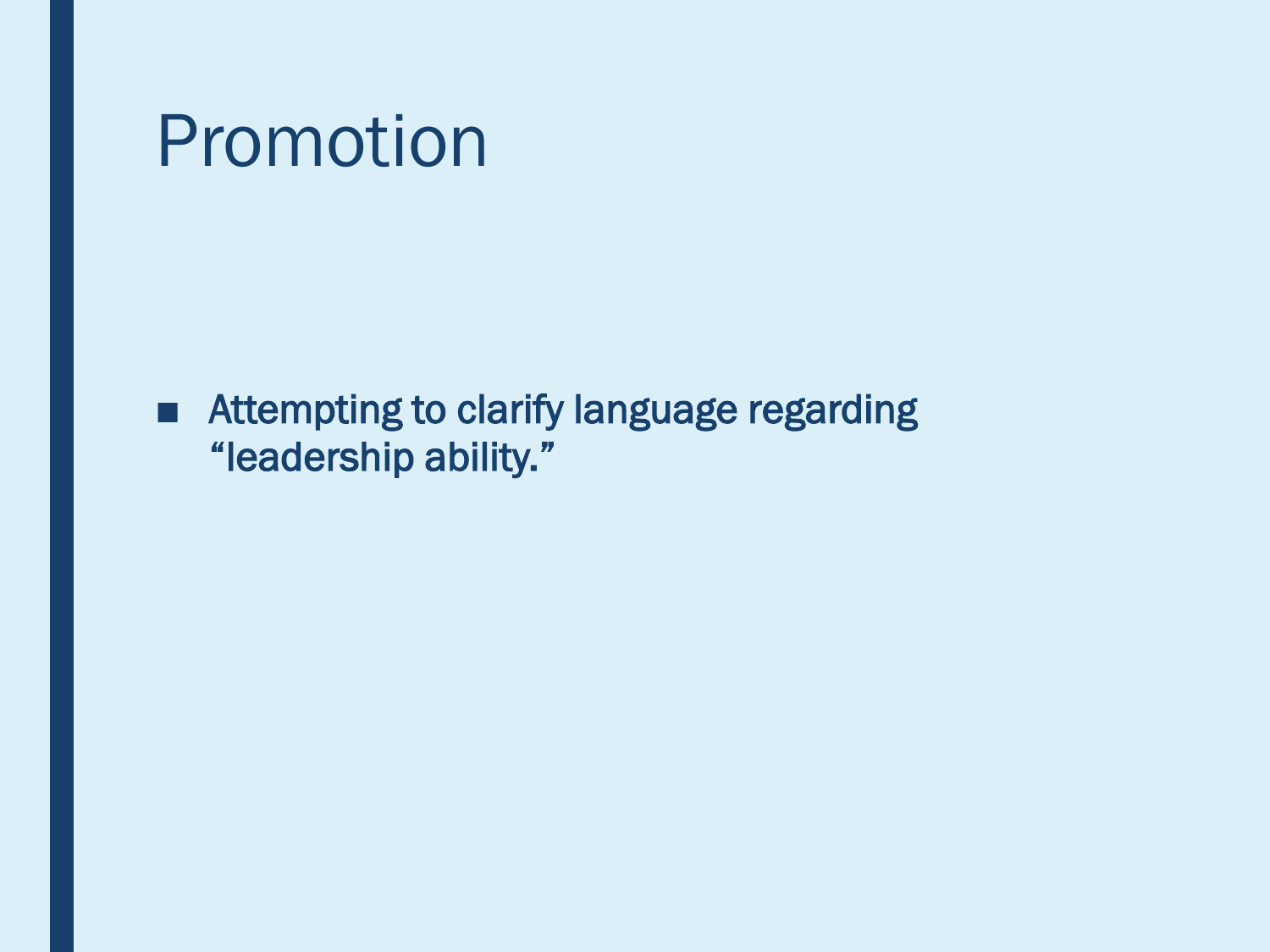#### Lack of transparency/clarity regarding Collegewide P&B Process

- Provost meeting with Senate faculty and Faculty Council each semester.
- Data on College-wide P&B actions collected and disseminated.
- Collegewide P&B website created.

[http://laguardia.edu/Academics/Personnel-and-](http://laguardia.edu/Academics/Personnel-and-Budget-Committee)Budget-Committee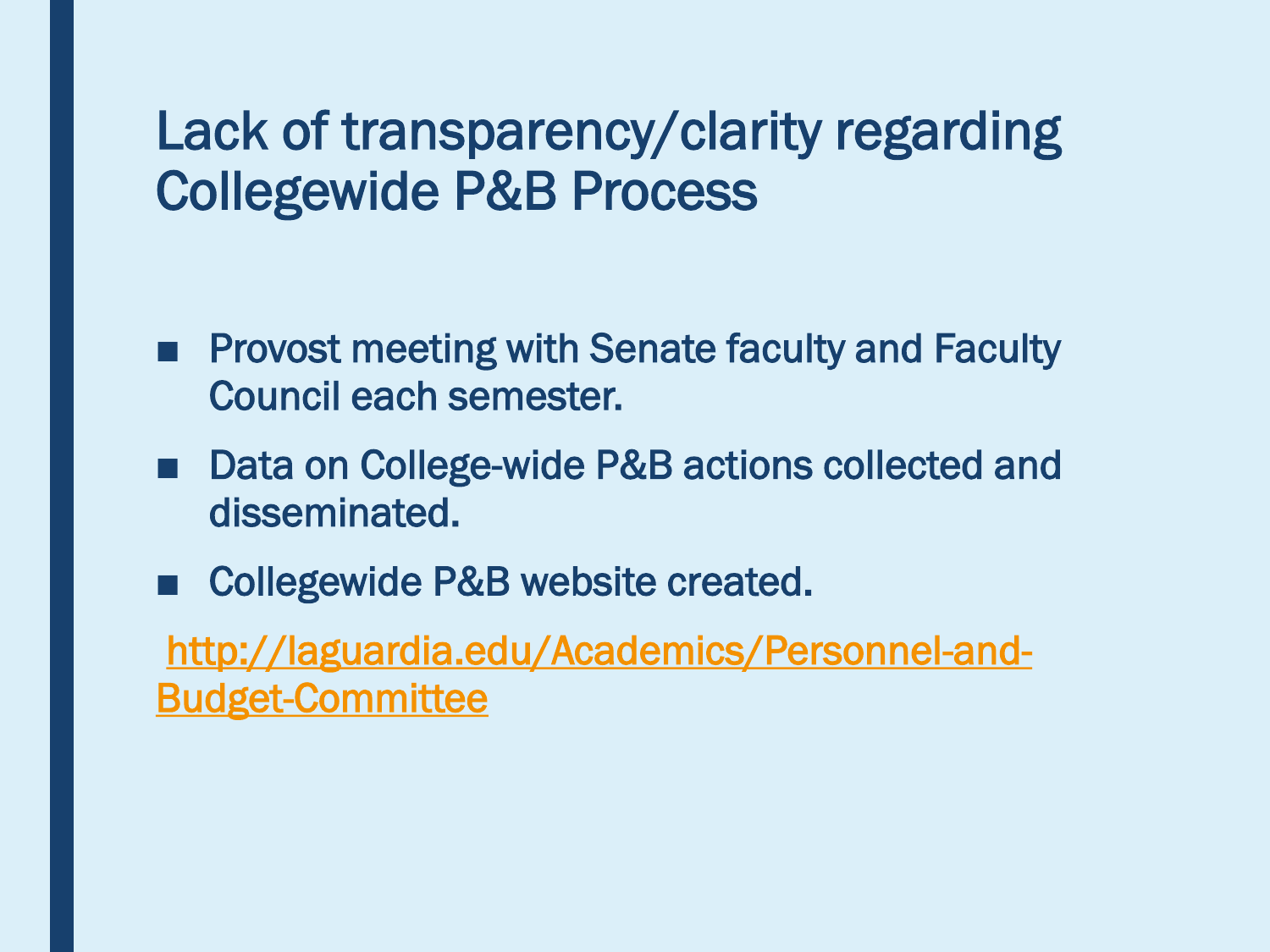# Gender and racial equity issues<br>
• Outside consultants ("Essential Partner

- Outside consultants ("Essential Partners") hired to conduct faculty workshop in Spring, 2017
- Workshop conducted for academic chairs and deans, Spring, 2017
- Faculty & Staff of Color Collective launched September, 2017
- SURJ (Showing Up for Racial Justice) campus chapter
- New hire: confidential counselor